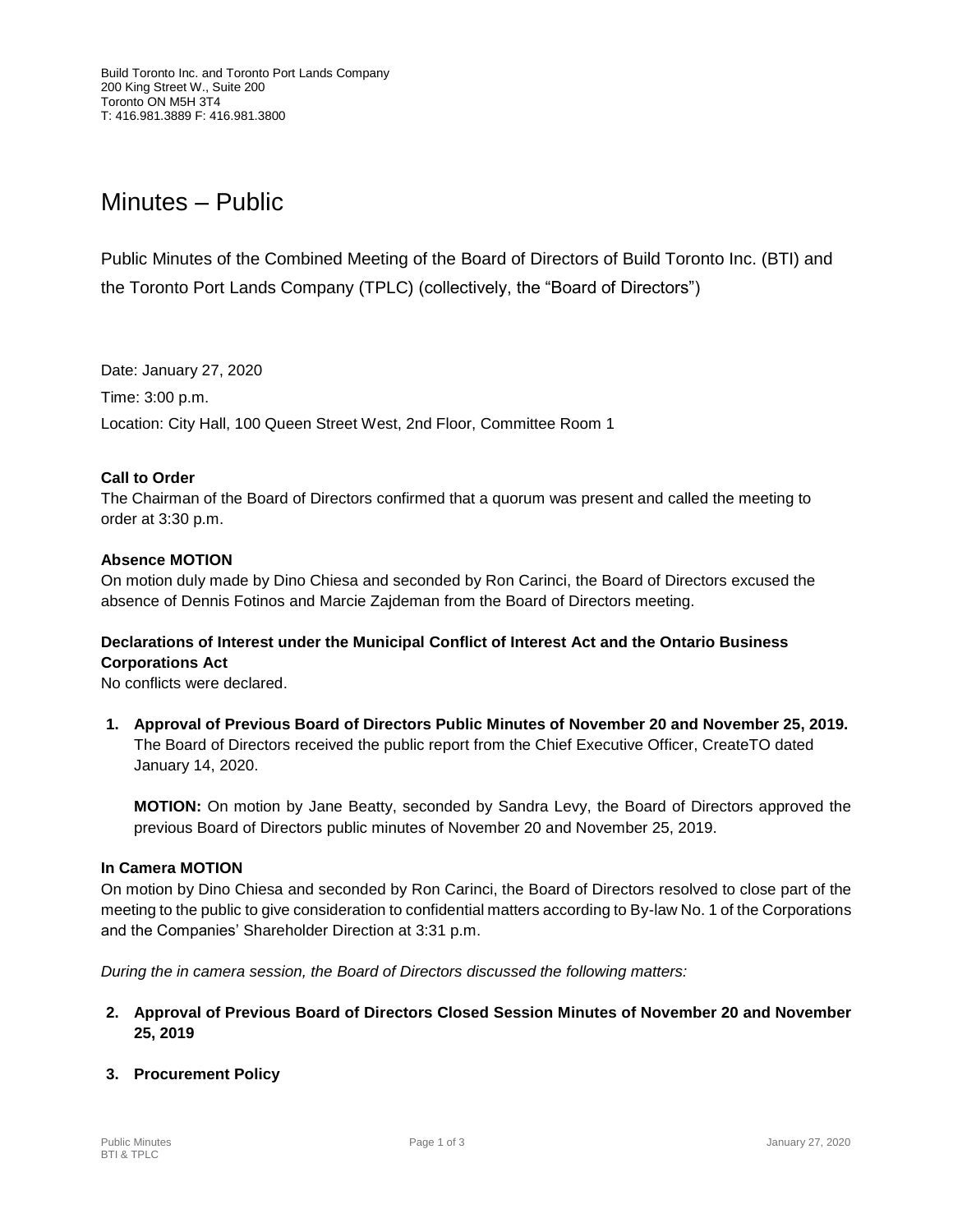- **4. BTI: 4620 Eglinton West (Trinity) – Extension of Purchase Agreement**
- **5. Action Items**
- **6. CEO Update**
- **7. Other Business**

# **Adjournment**

**MOTION:** On motion by Dino Chiesa and seconded by Ron Carinci, the Board of Directors resolved to adopt the recommendations from its closed session and direct that these matters remain confidential in accordance with By-law No. 1 of the Corporations and the Companies' Shareholder Direction. The Board of Directors resumed its public session at 4:12 p.m. and the meeting was adjourned at 4:12 p.m.

#### **Attendance:**

|                         | 3:30 to 3:31 p.m.<br><b>Public Session</b> | 3:31 to 4:12 p.m.<br>In-Camera Session | 4:12 to 4:12 p.m.<br><b>Public Session</b> |
|-------------------------|--------------------------------------------|----------------------------------------|--------------------------------------------|
| Dino Chiesa, Chair      |                                            |                                        |                                            |
| Ron Carinci, Vice Chair | ✓                                          | $\checkmark$                           | ✓                                          |
| Ana Bailão              | $\checkmark$                               | ✓                                      | ✓                                          |
| Jane Beatty             | ✓                                          | ✓                                      | ✓                                          |
| Paula Fletcher          | X                                          | $\checkmark$                           | X                                          |
| Dennis Fotinos          | X                                          | X                                      | X                                          |
| Sandra Levy             | ✓                                          | $\checkmark$                           | ✓                                          |
| Marcie Zajdeman         | X                                          | X                                      | X                                          |

 $\checkmark$  Members were present for some or all of the time indicated.

**Also Present** (at the invitation of the Board):

Ashmeed Ali, Director, Portfolio Strategy & Asset Management, CreateTO Ryan Glenn, Vice President, Stakeholder Relations, CreateTO Vic Gupta, Senior Vice President, Strategic Development, CreateTO Jaspreet Hansra-Kulasingam, Chief Financial Officer, CreateTO Shoon Hugget, Financial Analyst, CreateTO Brian Johnston, CEO, CreateTO Don Logie, Senior Vice President, Development, CreateTO Susan O'Neill, Director, Communications and Marketing, CreateTO Mary Ormond, Associate General Counsel, CreateTO